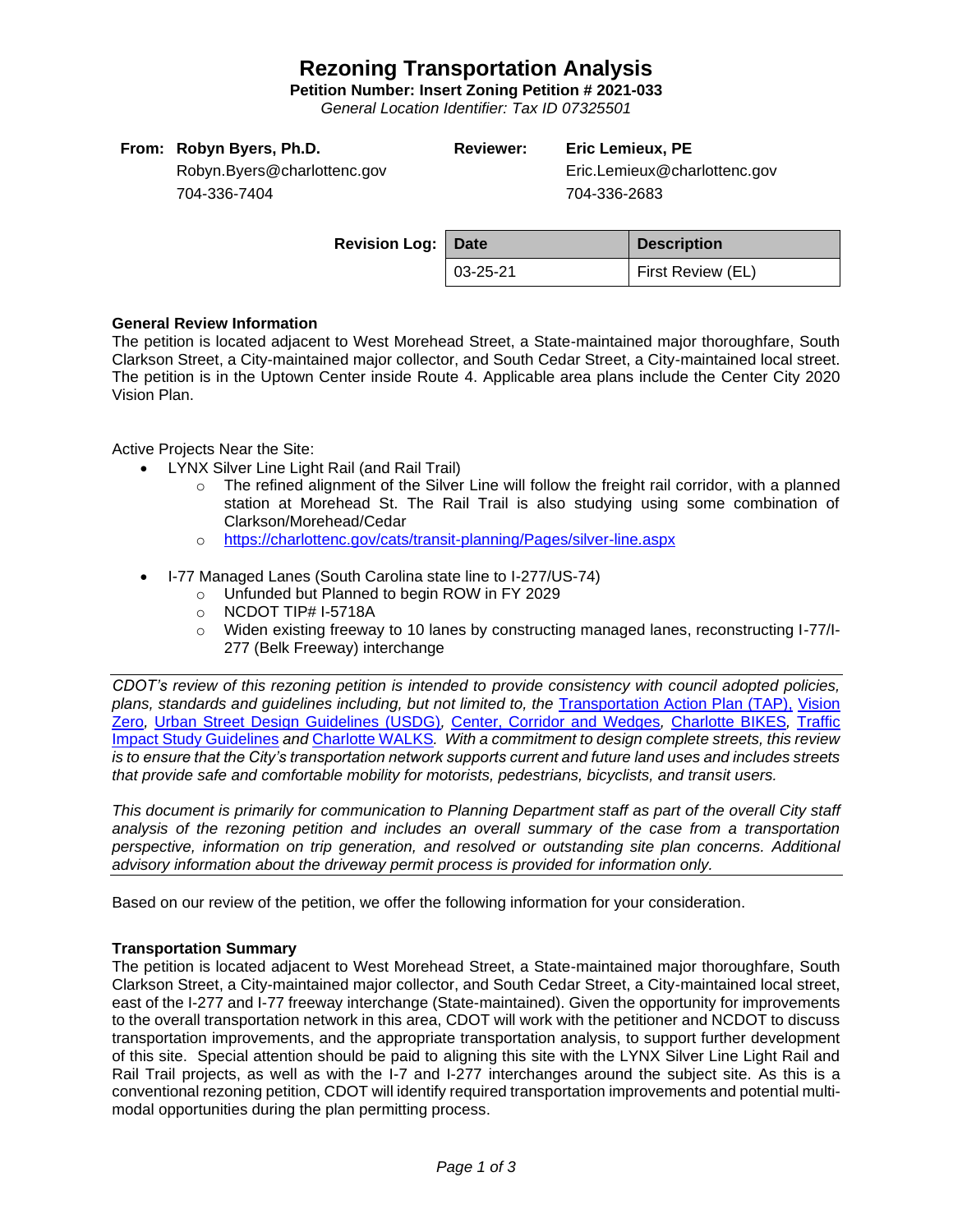# **Rezoning Transportation Analysis**

**Petition Number: Insert Zoning Petition # 2021-033**

*General Location Identifier: Tax ID 07325501*

### **Trip Generation**

| <b>Scenario</b>                           | <b>Land Use</b>          | <b>Intensity</b>                            | <b>Trip Generation</b><br>(vehicle<br>trips/day) | <b>Source</b>                                            |
|-------------------------------------------|--------------------------|---------------------------------------------|--------------------------------------------------|----------------------------------------------------------|
| <b>Existing Use</b>                       | Warehouse                | 91,290 SF                                   | 190                                              | <b>Tax Record</b>                                        |
| Entitlement with<br><b>Current Zoning</b> | Warehouse<br><b>MUDD</b> | 423,500 SF<br>Too Many uses<br>to determine |                                                  | <b>General Guidance</b><br>from Planning and<br>2012-038 |
| Proposed Zoning                           | UMUD                     | Too many uses<br>to determine               |                                                  | <b>General Guidance</b><br>from Planning                 |

### **Provide comments to the specified comments below.**

#### **Outstanding Issues Strikethrough = Resolved**

#### 1. **Traffic Study:**

A Traffic Impact Study (TIS) is not necessary for the complete review of this petition due to the site generating less than 2,500 daily trips. If during the permitting process the site generates more than 2,500 daily trips, then a traffic study will be required.

### **Advisory Information**

The following are requirements of the developer that must be satisfied prior to driveway permit approval. These requirements shall be reflected on the rezoning plan, as appropriate.

- 1. The setback for this district is measured from the back of the existing or future curbline as determined by CDOT and Planning during the permitting process.
- 2. CDOT has the authority to regulate/approve all private street/driveway and public street connections to the right-of-way of a street under the regulatory jurisdiction of the City of Charlotte, per the City of Charlotte's Driveway Regulations.
- 3. Adequate sight triangles must be reserved at the existing/proposed street entrance(s). Two 35' x 35' sight triangles (and two 10' x 70' sight triangles on NCDOT-maintained streets) are required for the entrance(s) to meet requirements. All proposed trees, berms, walls, fences, and/or identification signs shall not interfere with sight distance at the entrance(s) and shall be identified on the site plan.
- 4. The proposed driveway connection(s) to public streets will require a driveway permit(s) to be submitted to CDOT (and NCDOT on NCDOT-maintained streets) for review and approval. The exact driveway location(s) and type/width of the driveway(s) will be determined by CDOT during the driveway permit process. The locations of the driveway(s) shown on the site plan are subject to change in order to align with driveway(s) on the opposite side of the street and comply with City Driveway Regulations and the City Tree Ordinance.
- 5. All proposed commercial driveway connections to a future public street will require a driveway permit submitted to CDOT for review and approval.
- 6. Any fence or wall constructed along or adjacent to any sidewalk or street right-of-way requires a certificate issued by CDOT.
- 7. A Right-of-Way Encroachment Agreement is required for the installation of any non-standard item(s) (irrigation systems, decorative concrete pavement, brick pavers, etc.) within a proposed/existing Citymaintained street right-of-way by a private individual, group, business, or homeowner's/business association. An encroachment agreement must be approved by CDOT prior to construction/installation. Contact CDOT for additional information concerning cost, submittal, and liability insurance coverage requirements.
- 8. The petitioner needs to complete and submit the [Right of way Abandonment Petition form](https://charlottenc.gov/Transportation/Permits/Pages/RightofWayAbandonment.aspx) to CDOT for review. The decision of this rezoning petition does not correlate with the decision of the possible